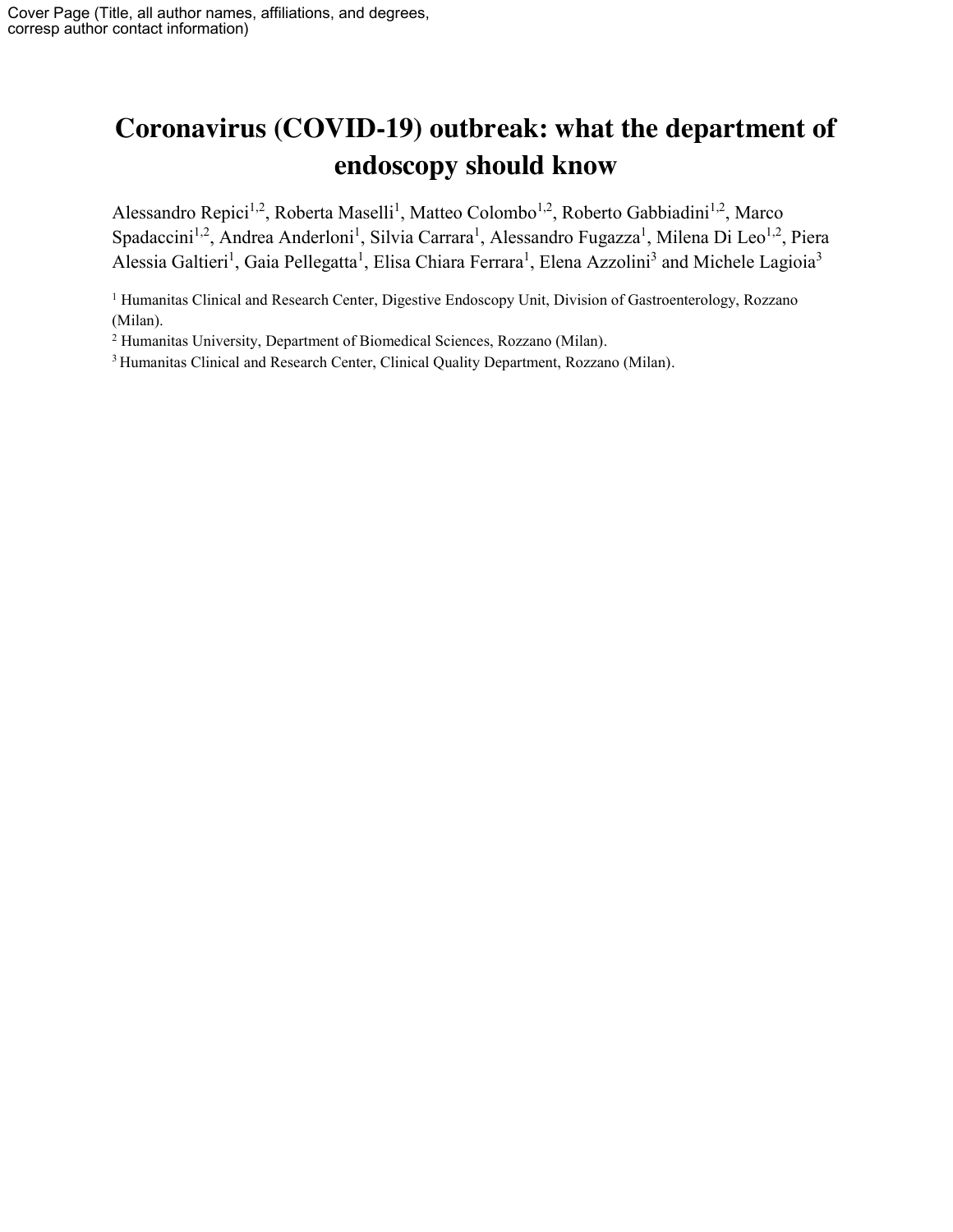# **Coronavirus (COVID-19) outbreak: what the department of endoscopy should know**

Alessandro Repici<sup>1,2</sup>, Roberta Maselli<sup>1</sup>, Matteo Colombo<sup>1,2</sup>, Roberto Gabbiadini<sup>1,2</sup>, Marco

Spadaccini<sup>1,2</sup>, Andrea Anderloni<sup>1</sup>, Silvia Carrara<sup>1</sup>, Alessandro Fugazza<sup>1</sup>, Milena Di Leo<sup>1,2</sup>, Piera

Alessia Galtieri<sup>1</sup>, Gaia Pellegatta<sup>1</sup>, Elisa Chiara Ferrara<sup>1</sup>, Elena Azzolini<sup>3</sup> and Michele Lagioia<sup>3</sup>

<sup>1</sup> Humanitas Clinical and Research Center, Digestive Endoscopy Unit, Division of Gastroenterology, Rozzano (Milan).

Humanitas University, Department of Biomedical Sciences, Rozzano (Milan).

<sup>3</sup> Humanitas Clinical and Research Center, Clinical Quality Department, Rozzano (Milan).

## **Abstract**

Italy recorded its first case of confirmed acute respiratory case due to Coronavirus on February 18, 2020, soon after the initial reports in China. Since that time, Italy and nations throughout the world have adopted very stringent and severe measures to protect populations from spread of infection. Despite these measures, the number of infected people is growing exponentially with a significant number of patients developing acute respiratory insufficiency. Endoscopy departments face significant risk for diffusion of respiratory diseases that can be spread via an airborne route, including aspiration of oral and fecal material via endoscopes. The purpose of this article is to discuss the measures, with specific focus on personal protection equipment and dressing code modalities, which have been implemented in our hospital to prevent further dissemination of COVID-19 infection.

### **Background:**

Coronaviruses are nonsegmented, enveloped, positive-sense, single-strand ribonucleic acid (RNA) viruses [1]. Six coronavirus species are known to cause human disease. Most of them generally cause mild respiratory disease; however, fatal coronaviruses have emerged periodically in the last decades (severe acute respiratory syndrome coronavirus -SARS-CoV- in 2002 and the Middle East respiratory syndrome coronavirus -MERS-CoV- in 2012).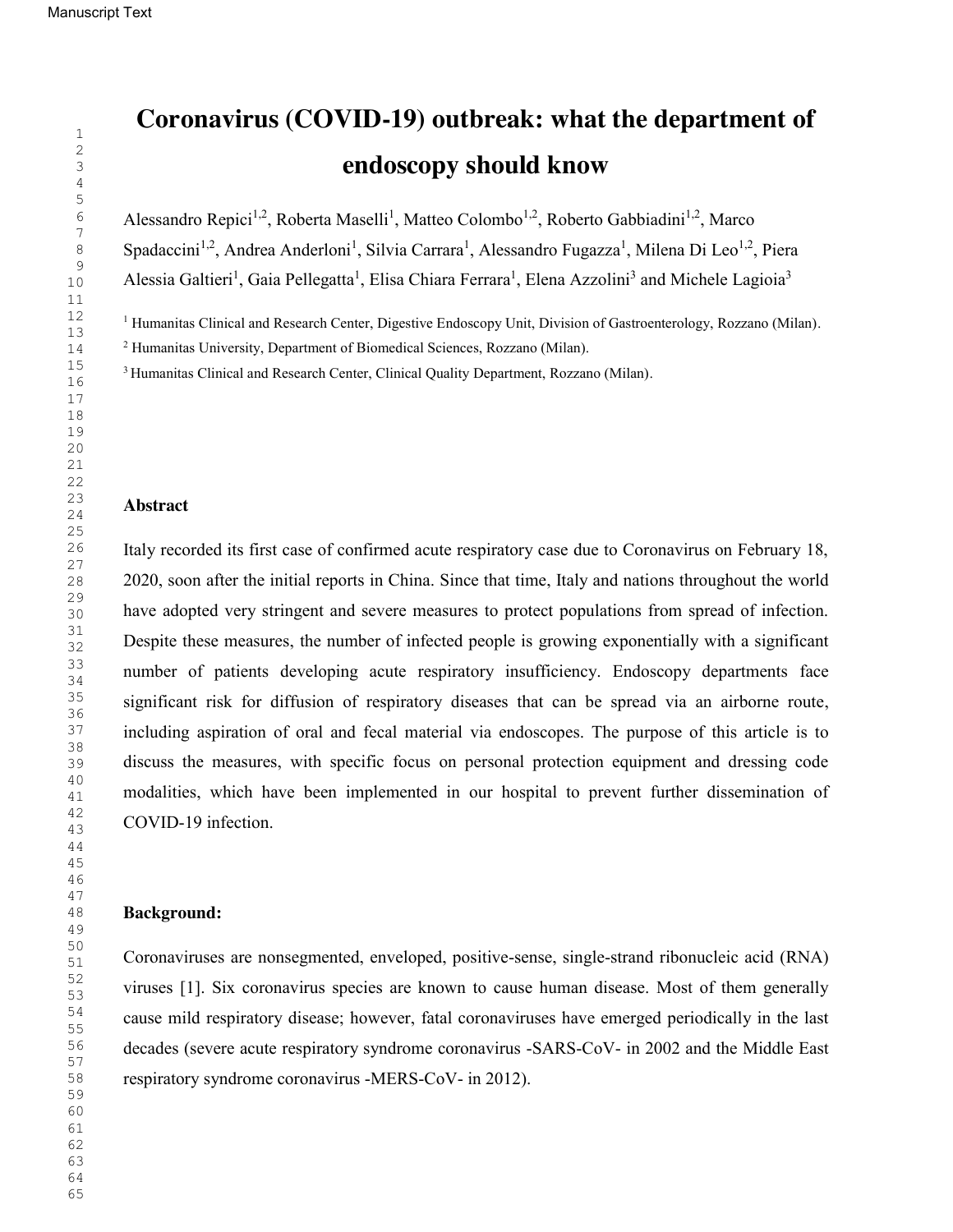]

In December 2019, the World Health Organization (WHO) China office was informed of cases of pneumonia of unknown etiology detected in Wuhan [2], and a new coronavirus called SARS-CoV-2 was extracted from lower respiratory tract samples of several patients.

Since then, as of March 10, 2020, more than 100,000 cases have been confirmed worldwide [3], with the infection spreading to many countries all over the world. Italy has one of the highest rates with more than 10,000 confirmed infections[3]. As of March 11, 2020, the World Health Organization has declared the infection a Pandemic, indicating significant worldwide involvement of the disease. [https://www.who.int/dg/speeches/detail/who-director-general-s-opening-remarks-at-themedia-briefing-on-covid-19---11-march-2020]

The most common SARS-CoV-2 related disease (COVID-19) symptoms are fever, weakness, cough, and diarrhea [4, 5]. More than half of patients report shortness of breath, with few developing acute respiratory distress syndrome (ARDS). After septic shock, refractory metabolic acidosis and coagulation dysfunction can lead to death with a case fatality rate reported to be 3.5% [6].

Human-to-human transmission occurs primarily via direct contact or through air droplets [7,8]. The higher risk of transmission is within approximately 1 meter from the infected person; however, the maximum distance is still undetermined [9].

Even though health care personnel working in endoscopy units are not directly involved in the diagnostic and therapeutic evaluation of COVID-19 positive patients, endoscopy should still be regarded as a risky procedure. This risk of exposure and subsequent infection of endoscopy personnel is, in fact, substantial in cases of patients with respiratory disease that can be spread via an airborne route [10]. A recent study from Johnston et al [11] confirmed the significant and unrecognized exposure of the endoscopist's face to potentially infectious biologic samples during endoscopy. Endoscopy procedures demand short physical distance from patients to the personnel and according to studies performed during the global SARS outbreak of 2003 droplets from infected patients could reach persons located 6 feet or more from the source [12].

Finally, we do believe that the risk of exposure of endoscopy personnel is not limited to upper endoscopy procedures considering the recent detection of SARS-CoV in biopsy specimens and stools, suggesting a possible fecal-oral transmission [13]. This could be even more relevant given that the virus transmission can occur during the incubation period in asymptomatic patients.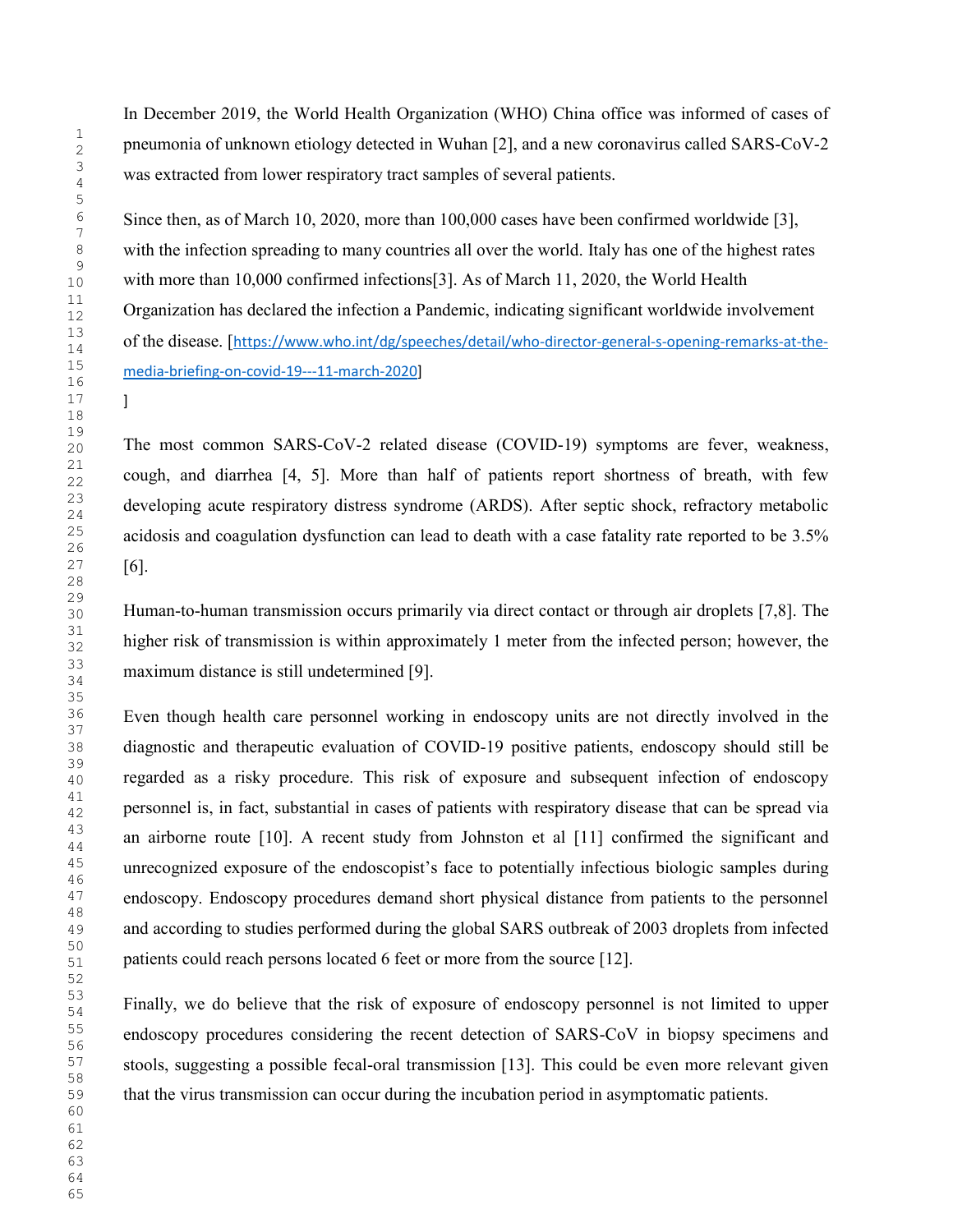In general, establishing infection prevention measures and guideline within an endoscopy department is essential for creating a high-quality and extremely safe environment to protect both patients and personnel. In this new era of the COVID-19 outbreak, it is imperative that these measures be implemented and maintained to avoid further unrecognized spread of the disease.

### **SARS-CoV-2 infection definition**

The median estimated incubation period of the virus is about of 5.5 days with a range from 0 to 14 days. Robust evidence coming from China and Italy confirms that about 80% of patients have asymptomatic or mild disease and that the median age of cases is below 60 years [4,5,7]. These data clearly show that a significant number of patients undergoing endoscopy procedure may fall in the category of asymptomatic carriers and preventive measures are necessary to avoid massive endoscopy-related diffusion of the virus.

A tricky issue in this epidemic context is patient risk stratification and definition of subgroups of patients. We believe it is important that we adopt a common definition of potential COVID-19 patients. According to several recently issued guidance, COVID-19 should be considered in anybody who has been in contact with confirmed SARS-CoV-2 infection or has returned from a high-risk country in the 14 days before the onset of following symptoms: fever (even without respiratory symptoms), cough, acute respiratory infection of any degree and severity (with or without fever), severe acute respiratory infection requiring hospital admission and clinical/radiological evidence of pneumonia. Contacts are defined as (1) those living in the same household of a confirmed infection; (2) those with direct or face-to-face contact (for any length of time) with an infected person or with their biologic fluids without an appropriate protective dressing code; or (3) those being within 2 meters from a person with a confirmed infection. With regard to the classification of high-risk countries, this is going to be a concept in constant evolution even though as of March 2, 2020 several countries have been categorized as highest-risk (category 1) and high-risk (category 2) according to the list in the box below (Figure 1). Given the rapidly evolving epidemiology, hospitals should stay up to date via their national disease control centers. For U.S. hospitals, the Centers for Disease Control (https://www.cdc.gov/coronavirus/2019 ncov/travelers/index.html) provide up-to-date information. The World Health Organization provides similar information (https://www.who.int/health-topics/coronavirus).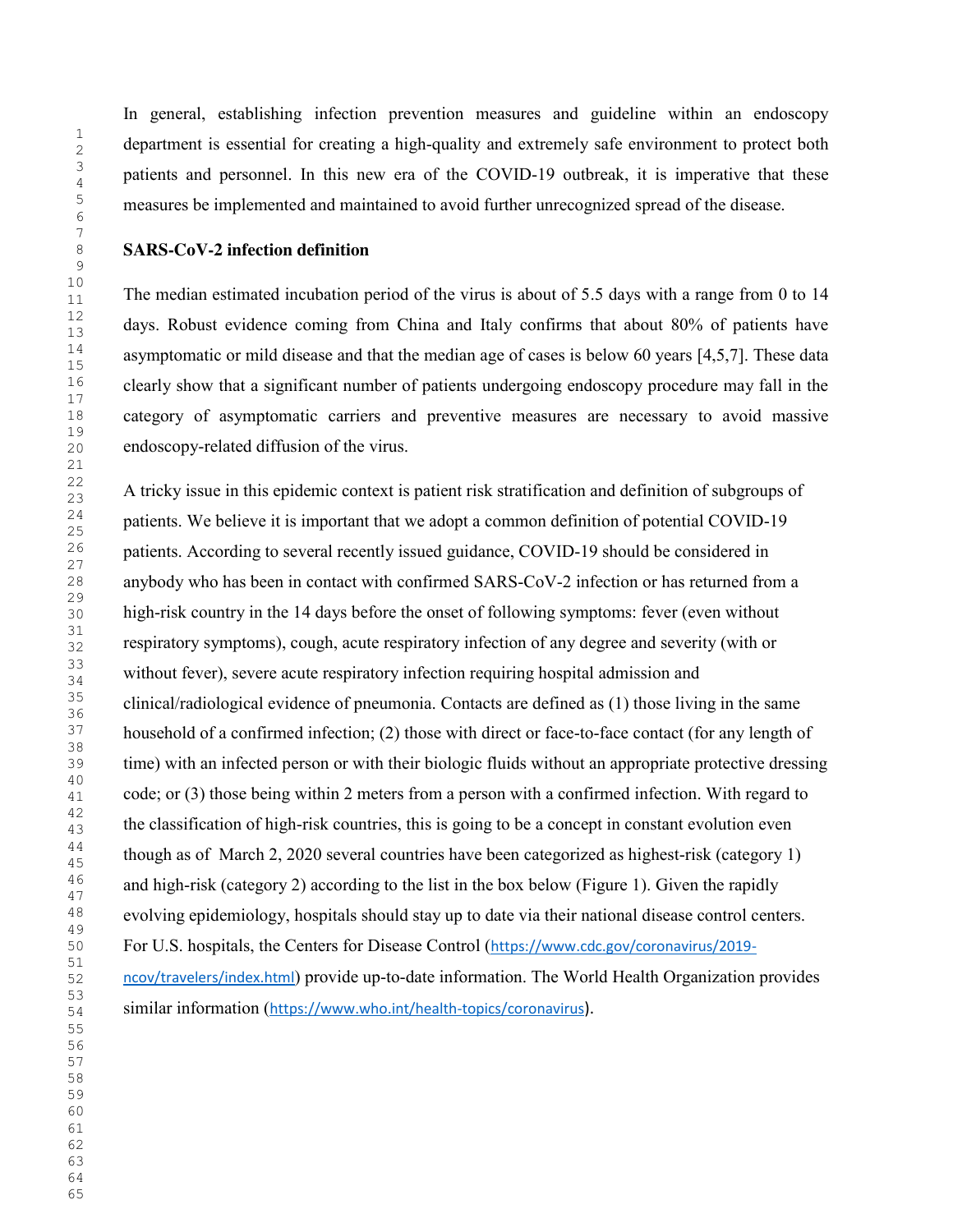**Highest risk areas:** Wuhan city and Hubei Province in China. Daegu or Cheongdoin Republic of Korea Italian towns under containment measures Islamic Republic of Iran **High risk areas** Rest of China, Republic of Korea and Italy Thailand, Japan, Hong Kong, Taiwan, Singapore, Malaysia, Macau, Cambodia, Laos, Myanmar, and Vietnam. This guidance may rapidly change so it is essential to always look at the latest informations. As of March 2nd 2020 BMJ 2020;368:m800 doi:10.1136/bmj.m800

**Figure 1:** Country risk assessment.

### **Patient management and risk assessment**

Once a patient is scheduled for an endoscopic procedure, the risk of COVID-19 infection should be checked and stratified individually. The day before the procedure, all patients are called ahead and surveyed about symptoms of a respiratory infection and are potentially rescheduled according to the specific patient's disease and condition. When the patient reaches the hospital, use nurse-directed triage protocol to stratify the risk of COVID-19 (Table 1), using the following questions [14]: In the last 14 days have you had fever  $(37.5^{\circ}C)$ , cough, sore throat, or respiratory problems? Have you had family or close contact with a suspicious or confirmed case of COVID-19? Do you come from areas at higher risk of COVID-19?

If a patient is referred by a different healthcare facility, the same triage protocol is delivered by phone the same day of the procedure before the patient leaves the facility. This is instrumental to allow endoscopy personnel to prepare for receipt of the patient.

We also suggest checking the patient's body temperature before entering in endoscopy and to reclassify those patients with a temperature above 37 degrees. Based on this preliminary screening, patients can be classified as low, intermediate, and high-risk, which translates to different modalities of infection control precautions.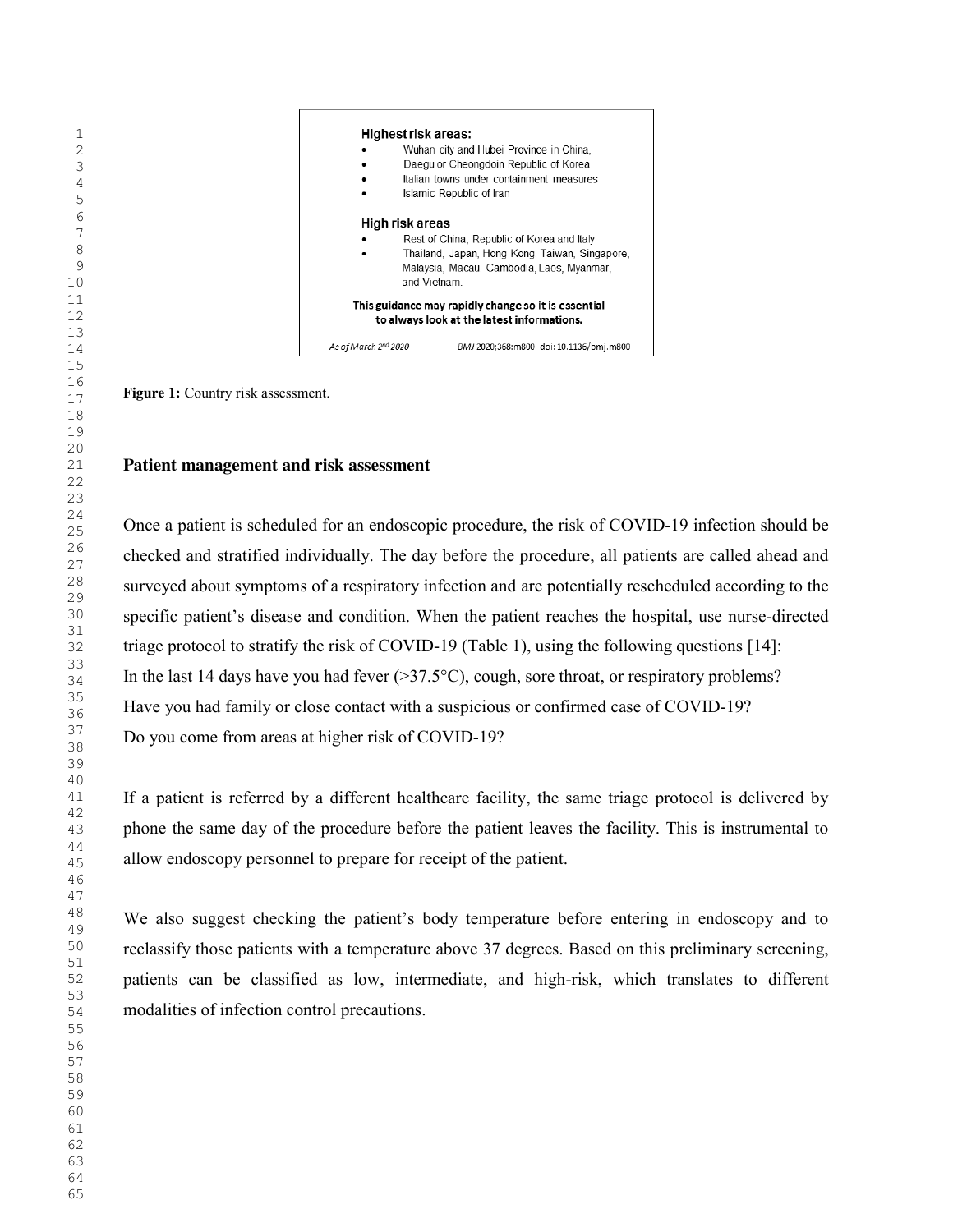| Classification of potential SARS-CoV-2 infection risk in patients |                                                                          |  |
|-------------------------------------------------------------------|--------------------------------------------------------------------------|--|
|                                                                   | undergoing endoscopic examination                                        |  |
|                                                                   |                                                                          |  |
| <b>Low-Risk</b>                                                   | No symptoms (eg, cough, fever, breathlessness, diarrhea)<br>٠            |  |
|                                                                   | No contact with someone SARS-CoV-2 positive<br>$\blacksquare$            |  |
|                                                                   | Non-stay in high-risk area during the previous 14 days<br>$\blacksquare$ |  |
| <b>Intermediate-Risk</b>                                          | Presence of symptoms with<br>٠                                           |  |
|                                                                   | No medical history for contact with someone SARS-CoV-2<br>$\circ$        |  |
|                                                                   | positive                                                                 |  |
|                                                                   | Non-stay in high risk area during the previous 14 days                   |  |
|                                                                   | No symptoms but<br>٠                                                     |  |
|                                                                   | Contact with someone SARS-CoV-2 positive<br>$\circ$                      |  |
|                                                                   | Stay in high risk area during the previous 14 days<br>$\circ$            |  |
| High-Risk*                                                        | At least one symptom $+$ one of the following:<br>٠                      |  |
|                                                                   | Contact with someone SARS-CoV-2 positive<br>$\circ$                      |  |
|                                                                   | Stay in high risk area during the previous 14 days<br>$\circ$            |  |

Table 1: Potential SARS-CoV-2 infection risk in endoscopy patients

\*in an emergency setting, all the procedures must be considered high risk if adequate patient history cannot be assessed.

Caregivers and relatives of the patients are strictly prohibited to enter the endoscopy department unless the patient requires specific assistance and translation service. We recommend regular phone follow-up with a dedicated triage at 7 and 14 days after endoscopy procedure for all patients undergoing endoscopic procedures until this infectious outbreak is completely resolved.

# **PPE description and recommendations**

Personal protective equipment, known as PPE, is equipment worn to reduce exposure to hazards that cause workplace injuries and illnesses. PPE may include items such as gloves, goggles or face shield, gowns, and respiratory protective equipment [15].

One the most important pieces of protective equipment is the mask, whose primary function is to keep respiratory particles from the source such as splashes, saliva, or mucus from contaminating the work environment. Medical or surgical or facial masks are defined as loose-fitting, disposable devices that create a physical barrier between the mouth and nose of the wearer and potential contaminants in the immediate environment. The standard facial mask may be effective in blocking splashes and large-particle droplets, but, by design, it does not filter or block very small particles in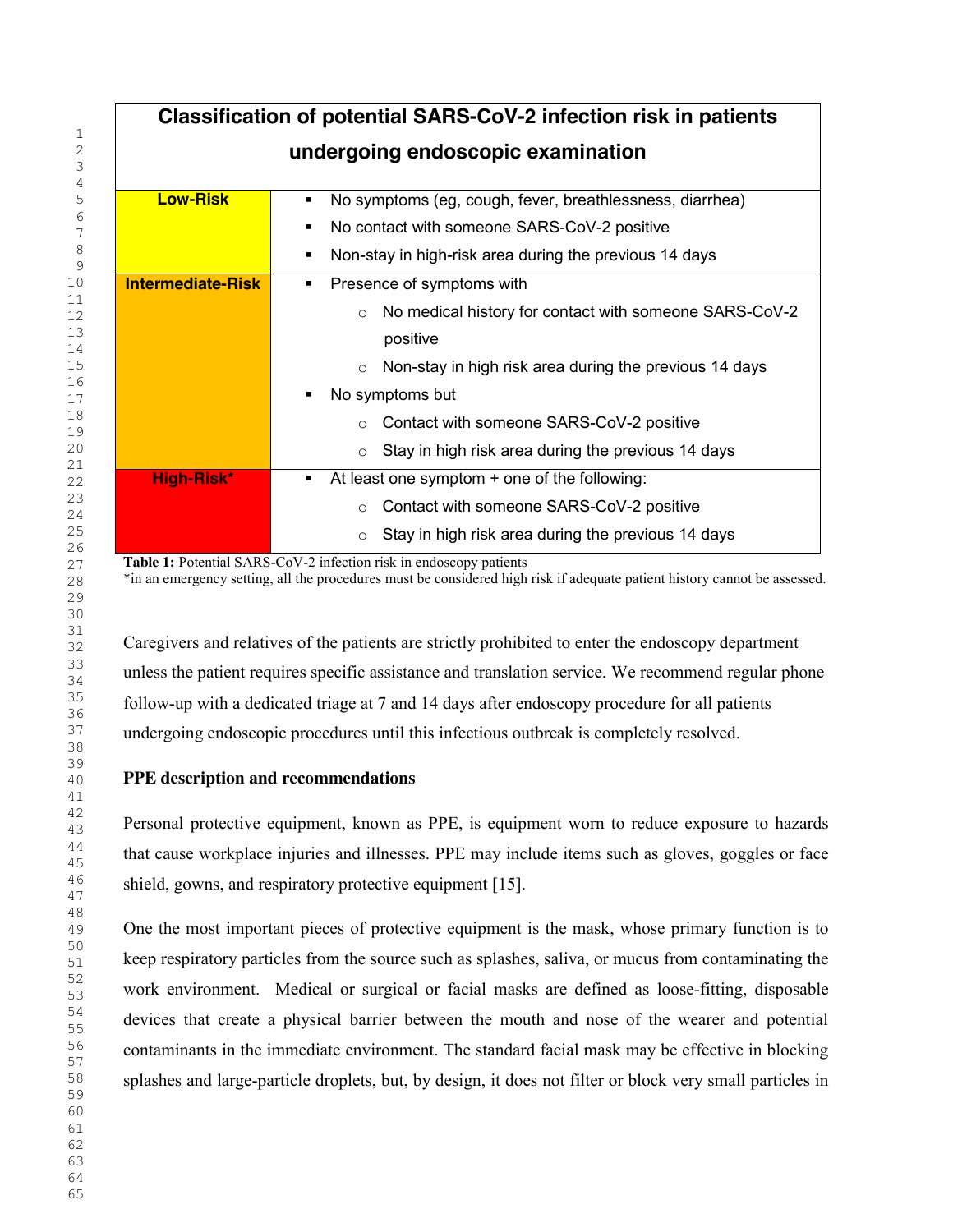the air that may be transmitted by coughs, sneezes, or certain medical procedures and does not provide complete protection from germs and other contaminants.

Respirators, on the other hand, protect the wearer against potentially hazardous particles created by the work environment. More specifically the N95/FFP2/FFP3 respirator is a protective device designed to achieve a very close facial fit and extremely efficient filtration of airborne particles (up to 0.3 microns), that can be inhaled through the nose or mouth) and germs. Note that the edges of the respirator are designed to form a seal around the nose and mouth.

As a general measure, as of March 4, 2020, the World Health Organization recommends respiratory protection for providers, with use of standard medical mask. This means that all of the personnel not directly in close contact with the patients (those in charge of endoscope disinfection, etc) have to constantly wear the medical mask for the time they stay in the hospital.

### **Patient dress code**

All patients entering in the endoscopy unit should be invited to wear a surgical mask. In addition, those classified as intermediate- or high-risk should wear a surgical mask and gloves. The surgical mask has to be removed just before commencing the procedure. Because most endoscopic procedures are performed with the patient under conscious or deep sedation, we adopted the policy that the mask has to be replaced again once the patient has recovered from sedation sufficiently to maintain oxygen saturation above 90% on room air.

### **Endoscopy personnel precautions and dress code**

All staff involved in the endoscopy department are invited to follow standardized precautions as a measure for optimal infection control among employers. We recommend that personnel keep a reasonable distance from every patient during all the steps taken before the beginning of endoscopic procedures (informed consent signature, vital signs recording, patient instructions for the procedure, etc). It is mandatory to wash hands with soap and water or alcohol-based hand rub before and after all patient interaction, contact with potentially infectious sources, and before putting on and upon removal of PPE, including gloves. The minimal composition of a set of PPE for personnel in endoscopy should be modified on the basis of risk stratification, as shown in Figure 2.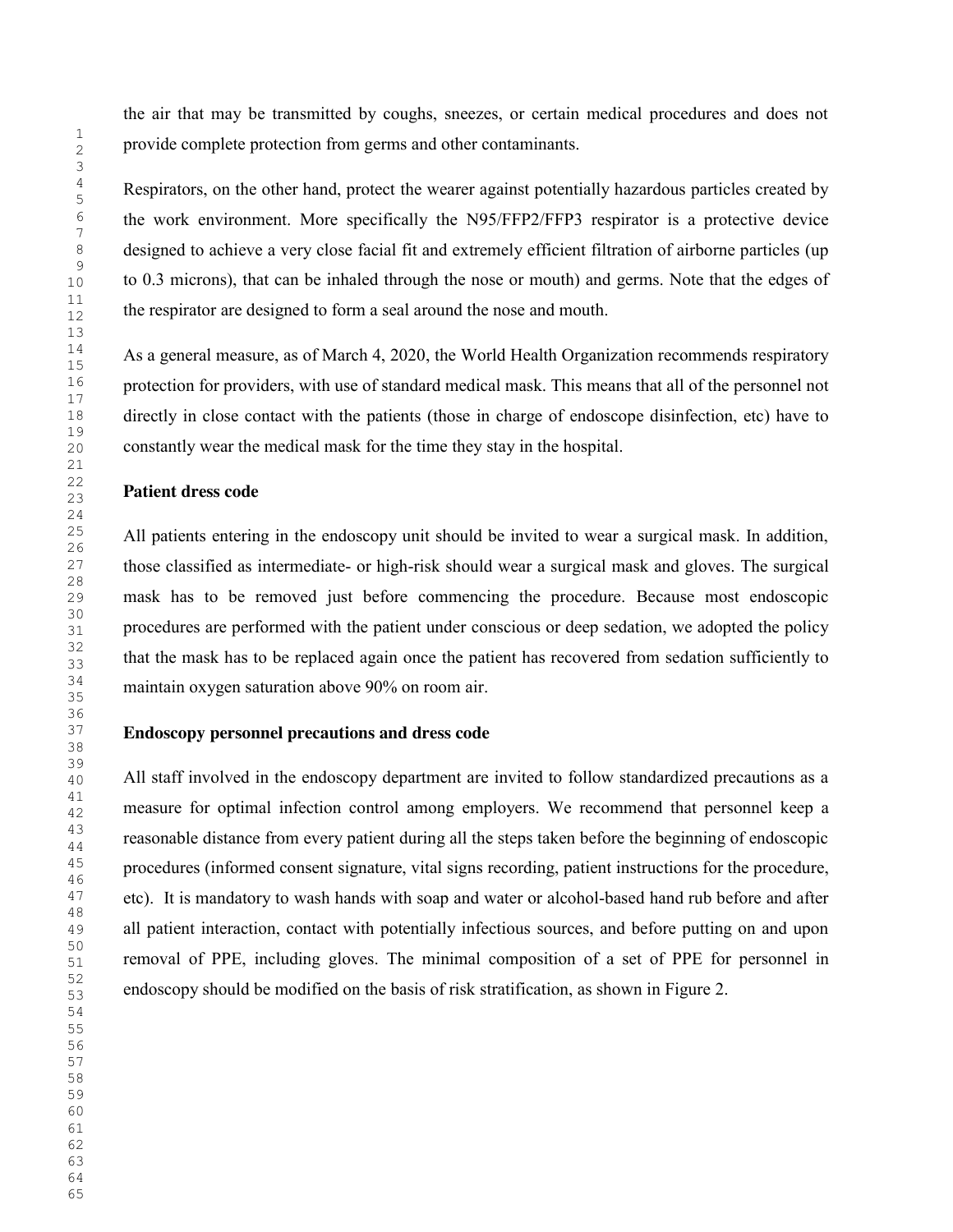

Figure 2: High- and low-risk dressing equipment. <sup>1</sup>PPE: Personal Protective Equipment; <sup>2</sup>GI: Gastrointestinal; \*FFP: Filtering Face-Piece. FFP2/3 are equivalent to N95 mask. A, Low-risk dressing equipment. B, High-risk dressing equipment.

We strongly discourage, also in a time when shortage of devices may happen, to reuse any disposable device. In case of shortages, alternatives to respirators should be considered, including other classes of FFRs, elastomeric half-mask, and full facepiece air purifying respirators.

### *How to wear the PPE*

The U.S. Centers for Disease Control provide detailed, graphical instructions on proper use of PPE in the setting of COVID-19 (https://www.cdc.gov/hai/pdfs/ppe/ppe-sequence.pdf). The first PPE to be donned is the hairnet. Always check that the equipment you are using has not expired because this will compromise their integrity. Then, proper hand hygiene should be performed using an alcohol-based solution. The second PPE to be worn is the gown; in case of a gown with back closure, a second operator should assist in closing up the back. After wearing the gown, it is recommended to proceed with the filtering face-piece (N95, FFP2 or FFP3) respirator; it is crucial to perform a fitting test after the equipment has been put on the face. In case of shortage of filtering face-piece respirators, the use of a surgical mask as substitution is recommended. Once the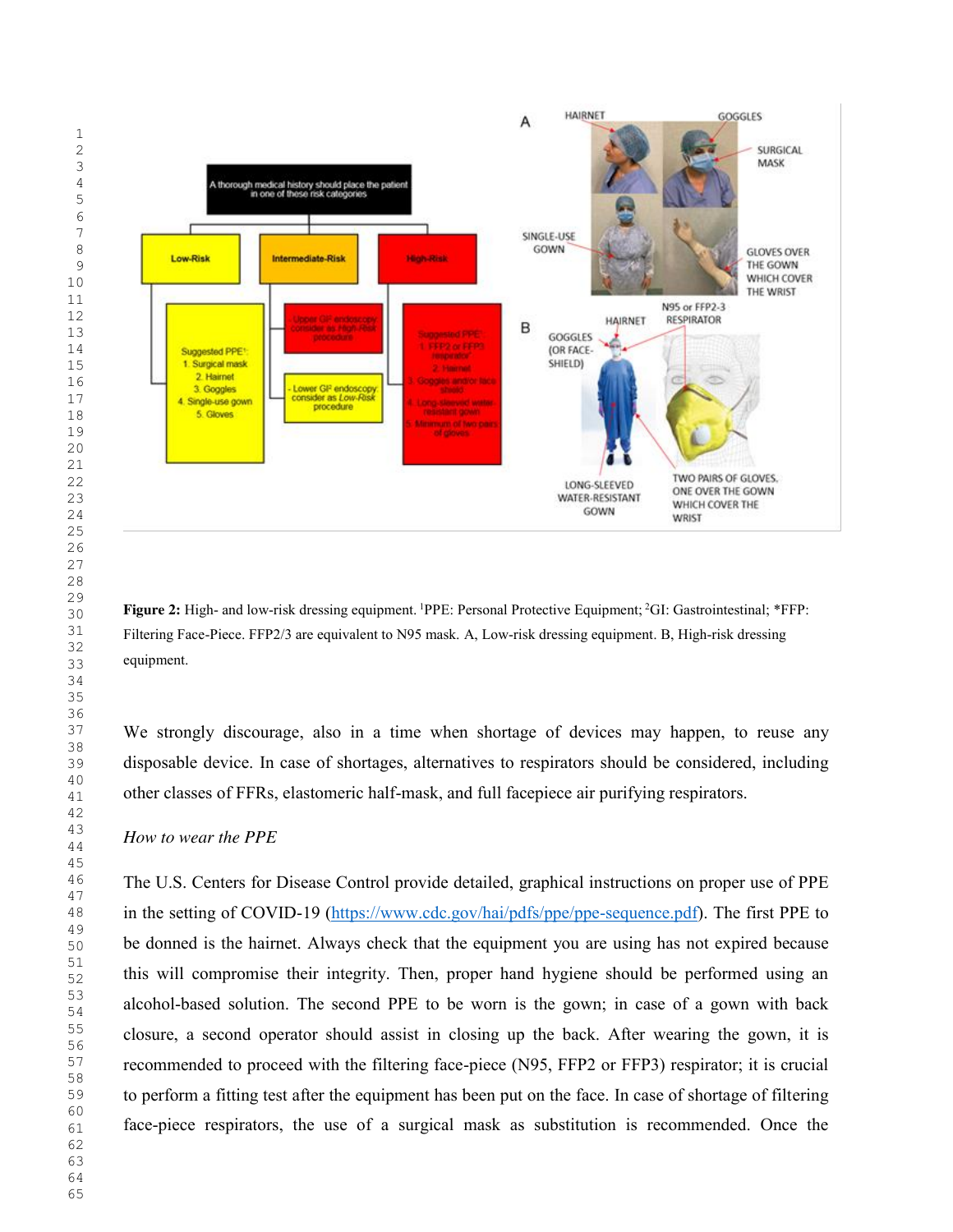respirator has been correctly positioned, the next step is the goggles for eye protection. Gloves are next: users should consider 2 pairs of gloves, one inner pair of gloves covering the skin up to the wrist (eg, surgical gloves), and one outer pair of gloves, the real "working gloves."

### *How to remove PPE*

At the end of the examination, the removal of the PPE is an essential and crucial part of the entire procedure that needs to be carefully carried out in order to prevent ourselves from contamination, as long as the PPE could by now be contaminated. The gloves are removed first because they are now considered heavily contaminated. Use of alcohol-based hand disinfectant should be considered before removing the gloves. Once the removal of gloves has been completed, hand hygiene should be performed again; next, a new pair of gloves should be worn, in order to prevent selfcontamination and to be able to continue the procedure safely. Having the new pair of gloves on, now the gown should be removed; if using a gown with back closure a second operator should assist. Eye protection should be removed next. When removing goggles or face shields, touching the front part, which can be contaminated by droplets or particles, should be avoided. Removal of respiratory protection comes next; it is important not to touch the respirator during its removal. After that, the hairnet should be taken off. The last PPE to be removed are the latest pair of gloves worn, which may now be contaminated. After glove removal, hand hygiene should be repeated.

### **Role of the negative-pressure room in the COVID-19 outbreak.**

Despite ASGE suggestions to perform endoscopic procedures in a negative-pressure room [16], in most endoscopy facilities around the world, this is not available. Therefore, it would be advisable to urgently equip at least one endoscopic room with a negative-pressure system to be used for all patients with respiratory symptoms. When this is not feasible, we recommend performing endoscopy on patients who are high-risk or positive for SARS-CoV-2 in negative-pressure rooms located outside of the endoscopy department as long as this space is properly equipped to perform any endoscopy procedure safely and properly.

### **Reprocessing of flexible endoscopes and endoscopic accessories**

The ASGE guidelines for infection control in the endoscopy unit can be found, and are available open access (https://www.asge.org/docs/default-source/default-document-library/51e78060-cd85-4281 b100-6abebcb04c49.pdf?sfvrsn=4c109450\_0). Similarly, the 2018 European Society of Gastrointestinal Endoscopy (ESGE) Guidelines [17], recommend that all endoscopes and reusable accessories should be reprocessed with a uniform, standardized reprocessing procedure.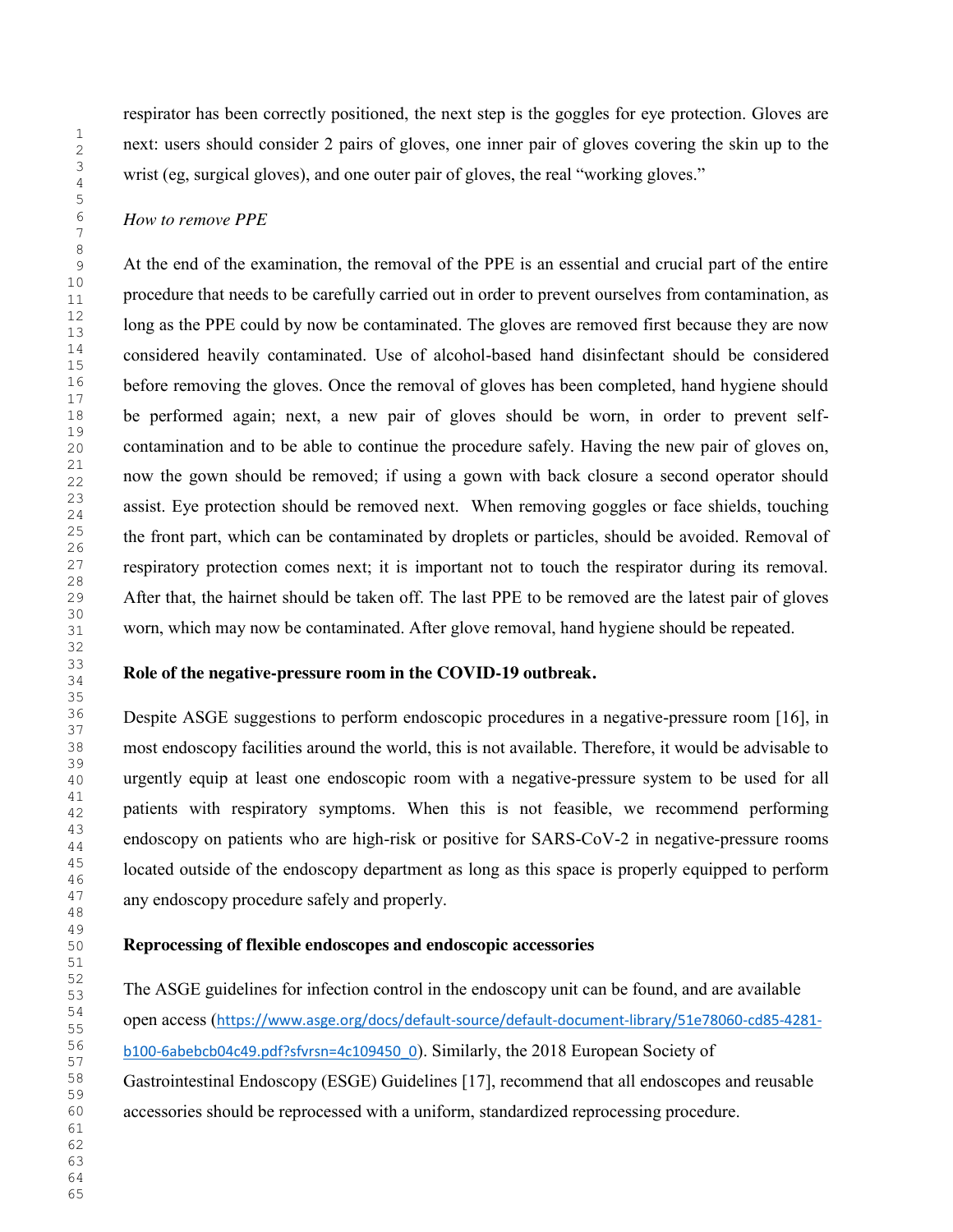Disinfectants used for this purpose should be tested according to the European Standard EN 14885. The product used must be as follows: bactericidal, mycobactericidal, fungicidal, and virucidal against enveloped and nonenveloped viruses. Cases of hepatitis B and C virus transmission have been reported in medical literature, but they have been related to an inappropriate cleaning and disinfection. When all currently reprocessing guidelines are strictly followed, the risk of transmission of any kind of viruses is extremely rare to nonexistent. This is why we have reinforced training sessions and personnel meetings on the importance of strictly following endoscope reprocessing policy as a safe and efficient method to prevent the spread of viral infection.

# **Decontamination policy for endoscopy rooms**

Each endoscopy department should have a detailed plan addressing the cleaning of rooms, including methods and chemical agents for cleaning and disinfecting the procedure space at the end of the daily procedures. The cleaning process should include cleaning of all surfaces in the procedure room in order to remove all soil and biofilm, followed by proper disinfection [16] as clearly reported in the ASGE guideline**.** Data on the virucidal efficacy of chemical agents against SARS-CoV-2 are not available; therefore, our recommendations are based on studies done for other coronaviruses. SARS coronavirus is known to be stable in feces and urine for at least 1to 2 days; thus, surfaces might be a possible source of contamination and lead to infection. Until more precise recommendations are available, noncritical environmental surfaces frequently touched by hand (eg, bedside tables, bed rails) and endoscopy furniture and floor should be considered heavily contaminated in case of patients with intermediate or high risk of COVID-19 and should be thoroughly disinfected at end of each procedure. Standard room disinfection policy should be kept in rooms where non–COVID-19 or low-risk patients undergo endoscopy. For surface and noncritical patient-care equipment disinfection, we are currently using 1:100 dilution of household bleach and water [18]. In case of negative-pressure rooms, a delay of about 30 minutes is suggested before allowing a new patient to enter in the room. Because small particles remain airborne for some period of time, in absence of negative pressure rooms alternative measures such as diluting the air in a space with cleaner air from outdoors should be considered and the room kept empty for at least 1 hour.

### **Conclusions**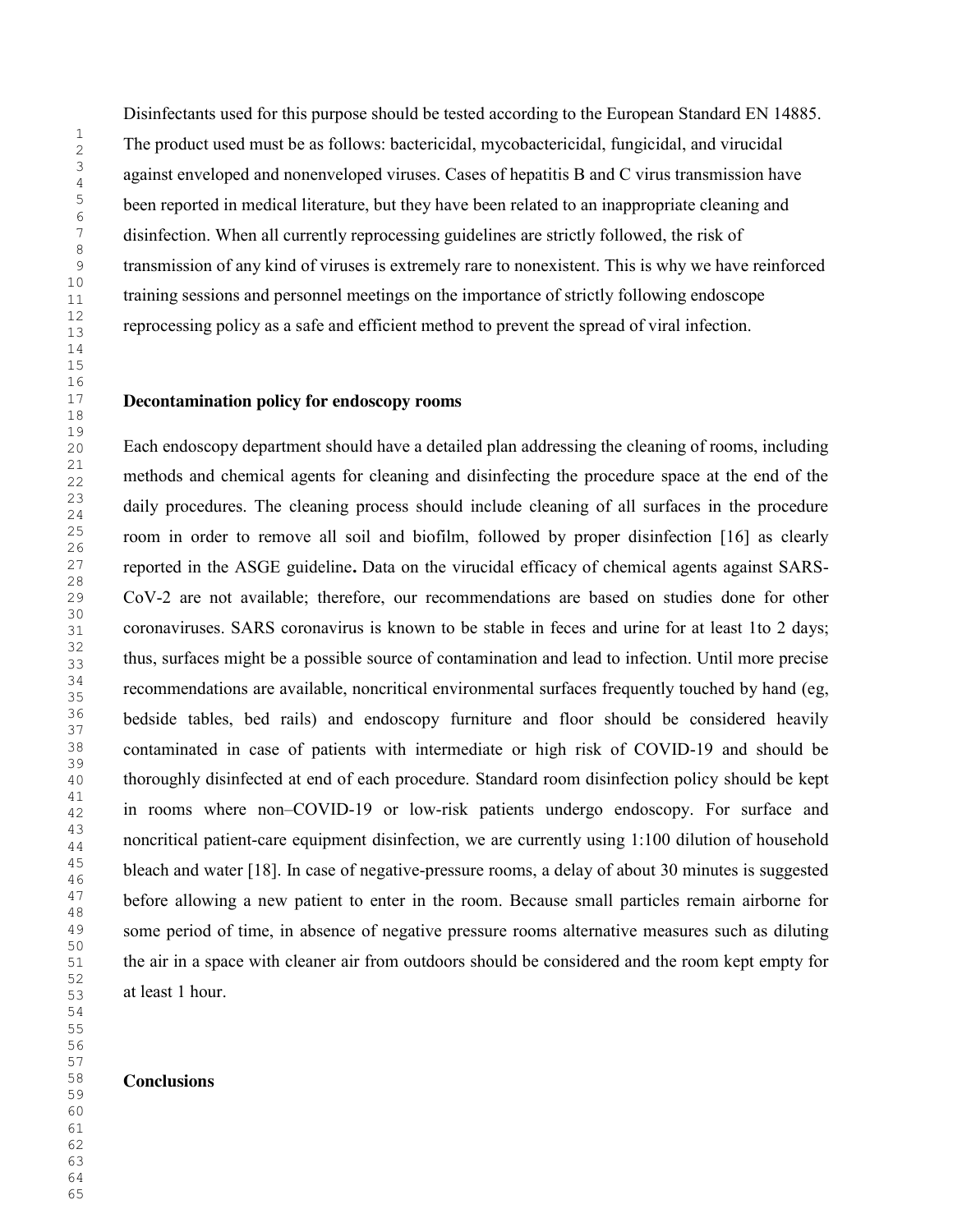It is a challenging time for the whole world, and we as endoscopists and physicians have additional responsibility of protecting our patients and ourselves. It is really of paramount importance in the next months to enforce and strictly maintain these infection control measures using written protocols and dedicated meetings. The level of commitment and the amount of individual effort that everybody will contribute for preventing infection dissemination is like little grains of sand that together will help in creating a solid and durable barrier against this deadly virus.

# **REFERENCES**

1. Weiss SR, Leibowitz JL. Coronavirus pathogenesis. Adv Virus Res 2011;81:85-164.

2. World Health Organization. Pneumonia of Unknown Cause – China. https://www.who.int/csr/don/05-january-2020-pneumonia-of-unkown-cause-china/en/(14 February 2020, date last assessed).

3. World Health Organization. Coronavirus disease (COVID-2019) situation report – 50.

4. National Health Commission of the People's Republic of China. Diagnosis and treatment of new coronavirus pneumonia (version 5) http://www.nhc.gov.cn/. Accessed 30 Jan 2020.

5. Chan Jasper FW, Yuan SF, Kok KH et al (2020). A familial cluster of pneumonia associated with the 2019 novel coronavirus indicating person to-person transmission: a study of a family cluster. Lancet. https ://doi. org/10.1016/s0140 -6736(20)30154 -9.

6. Novel coronavirus (2019-nCoV) situation Report-7 http://www.who.int/ docs/defau lt-sourc e/coron aviru s/situa tion-repor t/20200 127-sitre p-7- 2019–ncov.pdf?sfvrs n=98ef7 9f5\_2. Accessed 10 Mar 2020)

7. Wang C, Horby PW, Hayden FG, Gao GF. A novel coronavirus outbreak of global health concern. Lancet 2020;395:470-3.

8. Zhu N, Zhang D, Wang W, et al. A novel coronavirus from patients with pneumonia in China 2019. N Engl J Med. In press.

9. Siegel JD, Rhinehart E, Jackson M, et al. Health Care Infection Control Practices Advisory Committee. 2007 Guideline for Isolation Precautions: Preventing Transmission of Infectious Agents in Health Care Settings. Am J Infect Control. 2007;35(10 Suppl 2):S65–S164.

10. Tang JW, Li Y, Eames I, Chan PK, Ridgway GL. Factors involved in the aerosol transmission of infection and control of ventilation in healthcare premises. J Hosp Infect 2006;64:100-14.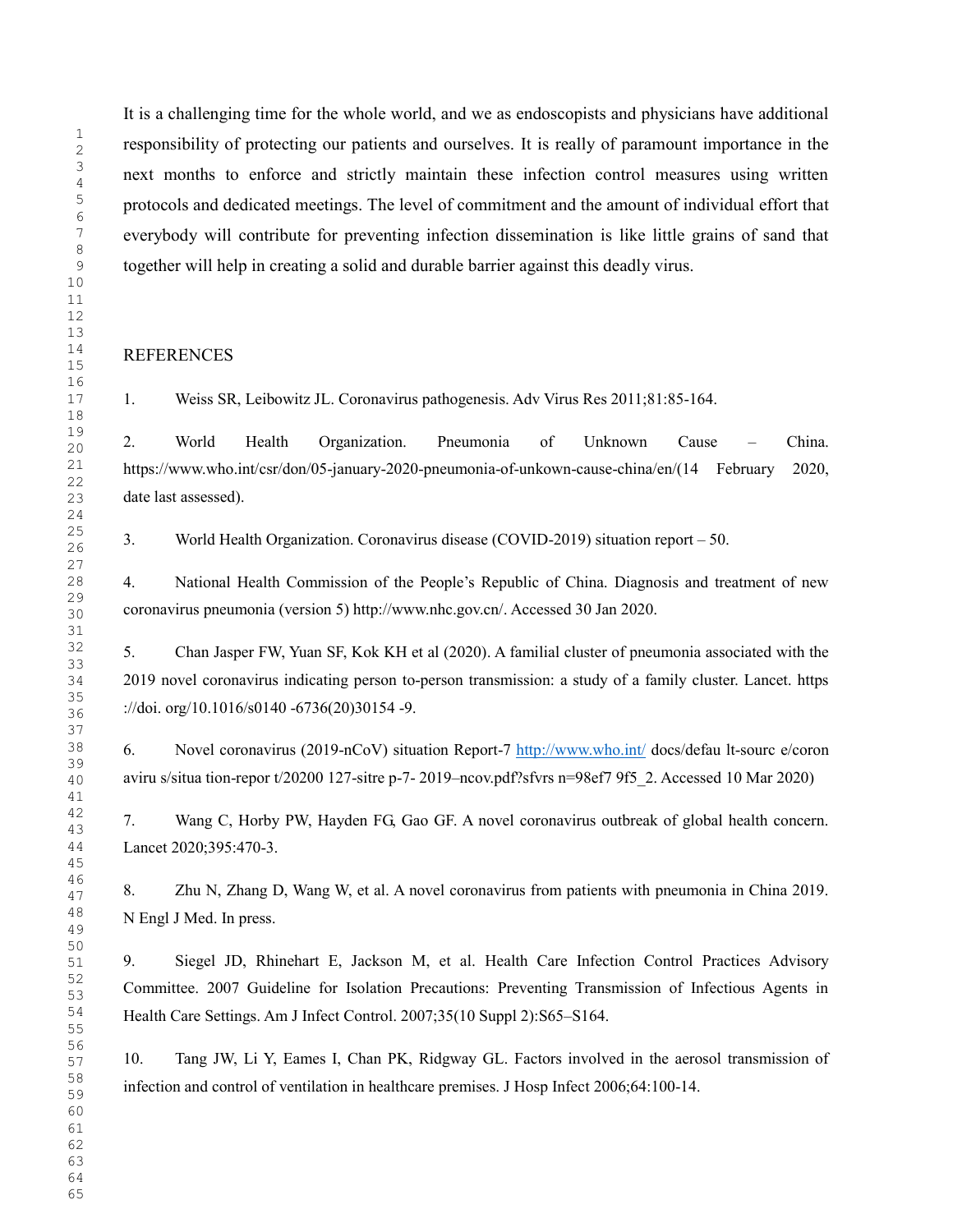11. Johnston ER, Habib-Bein N, Dueker JM, et al. Risk of bacterial exposure to the endoscopists face during endoscopy. Gastrointest Endosc. 2019;89:818–824.

12. Wong TW, Lee CK, Tam W, et al. Cluster of SARS among medical students exposed to single patient, Hong Kong. Emerg Infect Dis 2004;10:269-76.

13. Gu J, Han B, Wang J. COVID-19: Gastrointestinal manifestations and potential fecal-oral transmission. Gastroenterology. 2020;S0016- 5085(20)30281-X.

14. Razai MS, Doerholt Katja, Ladhani Shamez, Oakeshott Pippa. Coronavirus disease 2019 (covid-19): a guide for UK GPs BMJ 2020; 368 :m800.

15. European Centre for Disease Prevention and Control (ECDC). Personal protective equipment (PPE) needs in healthcare settings for the care of patients with suspected or confirmed novel coronavirus (2019 nCoV) 2020 [cited 2020 25 February]. Stockholm: ECDC; 2020.

16. ASGE Quality Assurance in Endoscopy Committee, Calderwood AH, Day LW, et al. ASGE guideline for infection control during GI endoscopy. Gastrointest Endosc. 2018;87:1167–1179.

17. Beilenhoff U, Biering H, Blum R, et al. Reprocessing of flexible endoscopes and endoscopic accessories used in gastrointestinal endoscopy: Position Statement of the European Society of Gastrointestinal Endoscopy (ESGE) and European Society of Gastroenterology Nurses and Associates (ESGENA) - Update 2018. Endoscopy. 2018;50:1205–1234.

18. Center for Disease Control and Prevention (CDC). Disinfection of Healthcare Equipment. Guideline for Disinfection and Sterilization in Healthcare Facilities (2008).

https://www.cdc.gov/infectioncontrol/guidelines/disinfection/healthcare-equipment.html.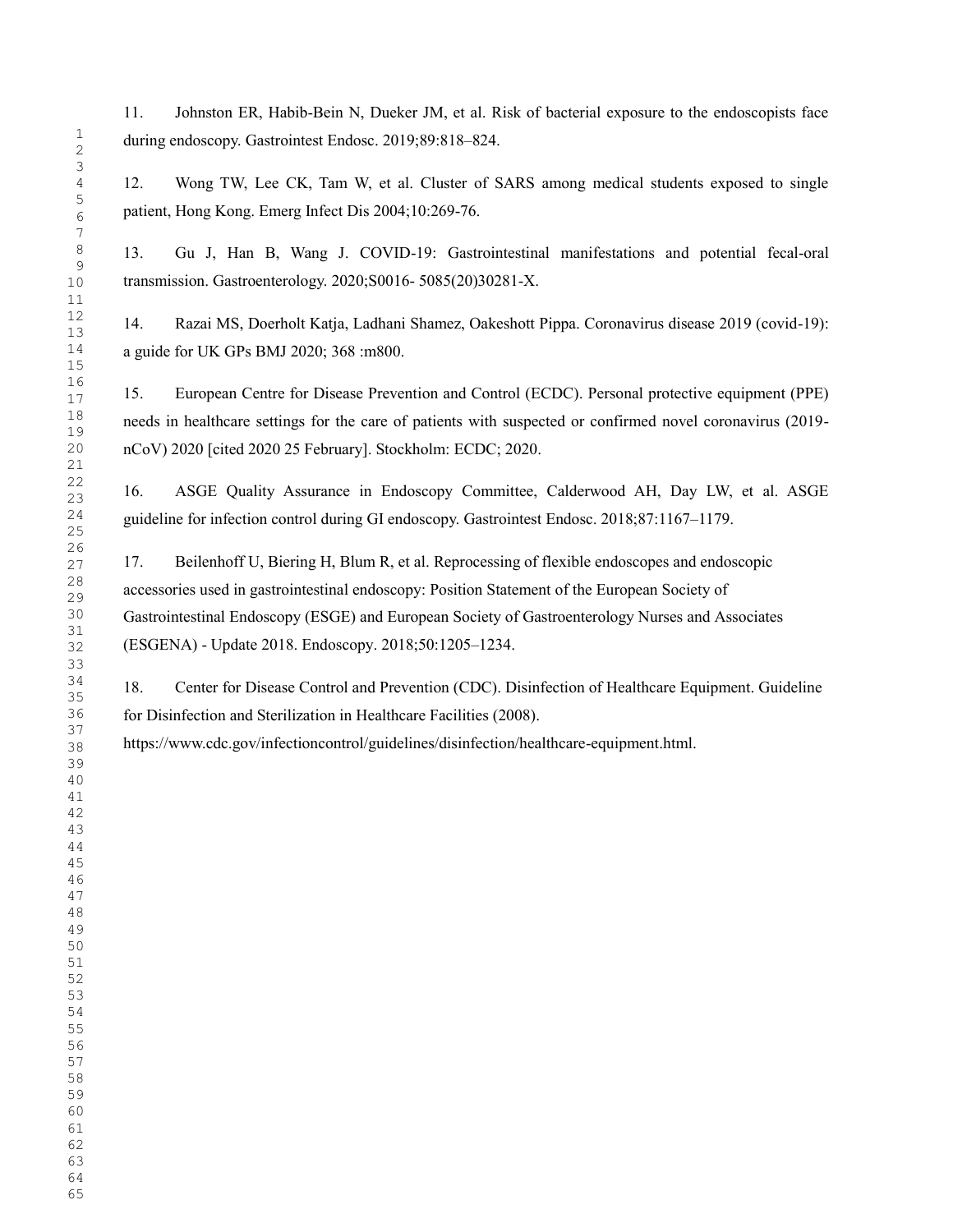

# **Journal CME Conflict of Interest: Disclosure and Attestation**

### **Lead Author: Alessandro Repici**

| <b>Article:</b> | Coronavirus (COVID-19) outbreak: what the Department of Endoscopy should<br>know |
|-----------------|----------------------------------------------------------------------------------|
|-----------------|----------------------------------------------------------------------------------|

**Date: 03.12.2020**

The purpose of this form is to identify all potential conflicts of interests that arise from financial relationships between any author for this article and any commercial or proprietary entity that produces healthcare-related products and/or services relevant to the content of the article. This includes any financial relationship within the last twelve months, as well as known financial relationships of authors' spouse or partner. **The lead author is responsible for submitting the disclosures of all listed authors, and must sign this form at the bottom. Additional forms may be submitted if the number of authors exceeds the space provided.**

## **Lead Author: Alessandro Repici Email Address\*: alessandro.repici@hunimed.eu**

x No financial relationships with a commercial entity producing health-care related products and/or services relevant to this article.

| ∴ompanv | Type of Relationship** | Content Area (if applicable) |
|---------|------------------------|------------------------------|
|         |                        |                              |
|         |                        |                              |
|         |                        |                              |

## **Author: Roberta Maselli Email Address\*: roberta.maselli@humanitas.it**

No financial relationships with a commercial entity producing health-care related products and/or services relevant to this article.

| ∠ompanv | Type of Relationship** | Content Area (if applicable) |
|---------|------------------------|------------------------------|
|         |                        |                              |
|         |                        |                              |
|         |                        |                              |

# **Author: Matteo Colombo Email Address\*: matteo.colombo@humanitas.it**

x No financial relationships with a commercial entity producing health-care related products and/or services relevant to this article.

| .`ompany | Type of Relationship** | Content Area (if applicable) |
|----------|------------------------|------------------------------|
|          |                        |                              |
|          |                        |                              |
|          |                        |                              |

### **Author: Roberto Gabbiadini Email Address\*: roberto.gabbiadini@humanitas.it**

x No financial relationships with a commercial entity producing health-care related products and/or services relevant to this article.

| ∠ompanv | Type of Relationship** | Content Area (if applicable) |
|---------|------------------------|------------------------------|
|         |                        |                              |
|         |                        |                              |
|         |                        |                              |

<sup>\*</sup> We will use email addresses only for questions related to this article

<sup>\*</sup> We will use email addresses only for questions related to this article 1<br>\*\* Type of relationship may include: full-time or part-time employee, independent contractor, consultant, research or other grant recipient, paid s or teacher, membership on advisory committee or review panels, ownership interest (product royalty/licensing fees, owning stocks, shares, etc.), relationship of a spouse or partner, or any other financial relationship.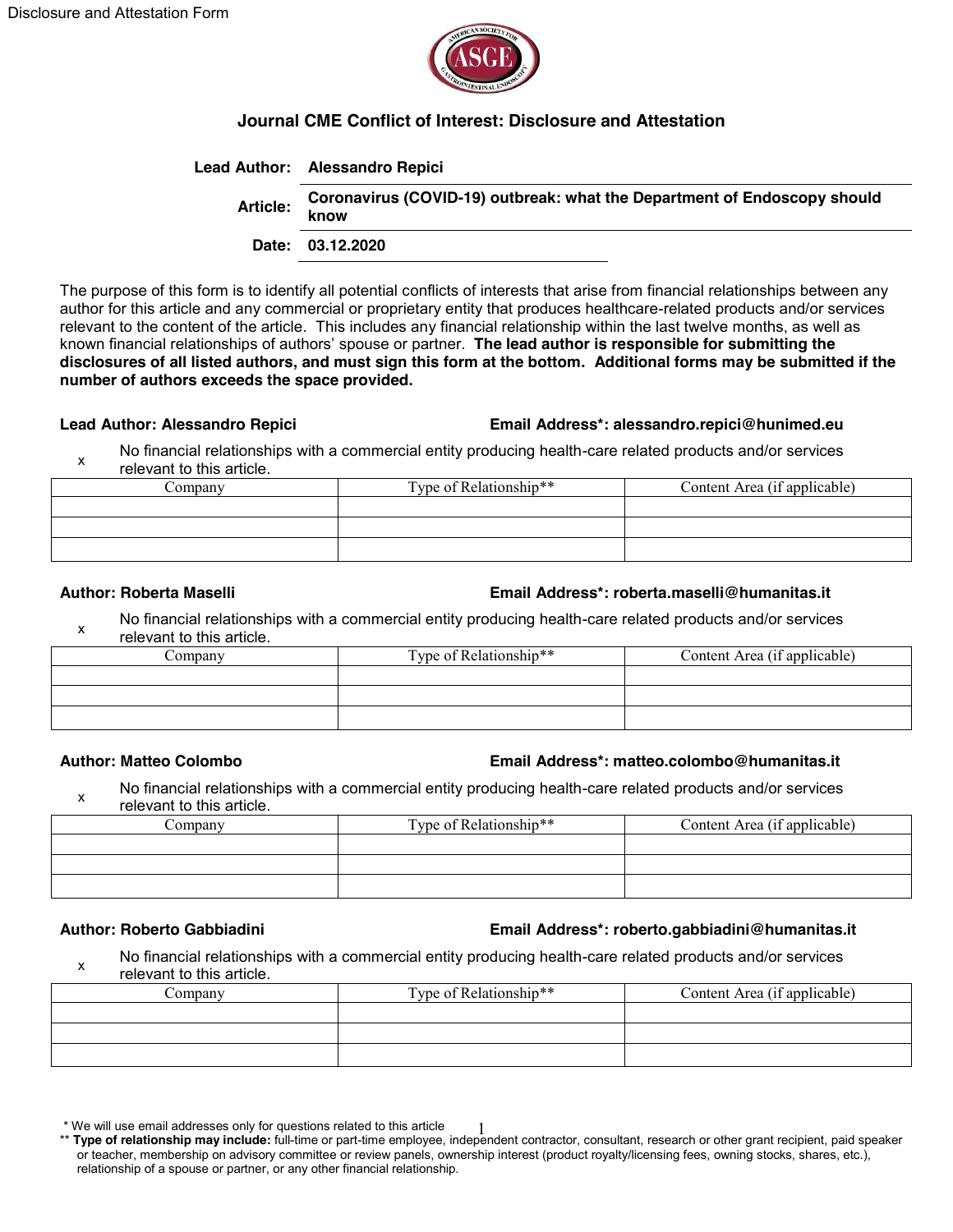

## **Author: Marco Spadaccini Email Address\*: marco.spadaccini@humanitas.it**

No financial relationships with a commercial entity producing health-care related products and/or services relevant to this article.

| Jompany | Type of Relationship** | Content Area (if applicable) |
|---------|------------------------|------------------------------|
|         |                        |                              |
|         |                        |                              |
|         |                        |                              |

### **Author: Andrea Anderloni Email Address\*: andrea.anderloni@humanitas.it**

x No financial relationships with a commercial entity producing health-care related products and/or services relevant to this article.

| Company | Type of Relationship** | Content Area (if applicable) |
|---------|------------------------|------------------------------|
|         |                        |                              |
|         |                        |                              |
|         |                        |                              |

## **Author: Silvia Carrara Email Address\*: silvia.carrara@humanitas.it**

No financial relationships with a commercial entity producing health-care related products and/or services relevant to this article.

| Company | Type of Relationship** | Content Area (if applicable) |
|---------|------------------------|------------------------------|
|         |                        |                              |
|         |                        |                              |
|         |                        |                              |

# **Author: Alessandro Fugazza Email Address\*: alessandro.fugazza@humanitas.it**

x No financial relationships with a commercial entity producing health-care related products and/or services relevant to this article.

| √ompanv | Type of Relationship** | Content Area (if applicable) |
|---------|------------------------|------------------------------|
|         |                        |                              |
|         |                        |                              |
|         |                        |                              |
|         |                        |                              |

# **Author: Milena Di Leo Email Address\*: milena.di\_leo@humanitas.it**

x No financial relationships with a commercial entity producing health-care related products and/or services relevant to this article.

| 'omnany | Type of Relationship** | Content Area (if applicable) |
|---------|------------------------|------------------------------|
|         |                        |                              |
|         |                        |                              |
|         |                        |                              |

### **Author: Piera Alessia Galtieri Email Address\*: piera.galtieri@humanitas.it**

X No financial relationships with a commercial entity producing health-care related products and/or services relevant to this article.

| ∴ompanv | Type of Relationship** | Content Area (if applicable) |
|---------|------------------------|------------------------------|
|         |                        |                              |
|         |                        |                              |
|         |                        |                              |

<sup>\*</sup> We will use email addresses only for questions related to this article

<sup>\*</sup> We will use email addresses only for questions related to this article 2<br>\*\* Type of relationship may include: full-time or part-time employee, independent contractor, consultant, research or other grant recipient, paid s or teacher, membership on advisory committee or review panels, ownership interest (product royalty/licensing fees, owning stocks, shares, etc.), relationship of a spouse or partner, or any other financial relationship.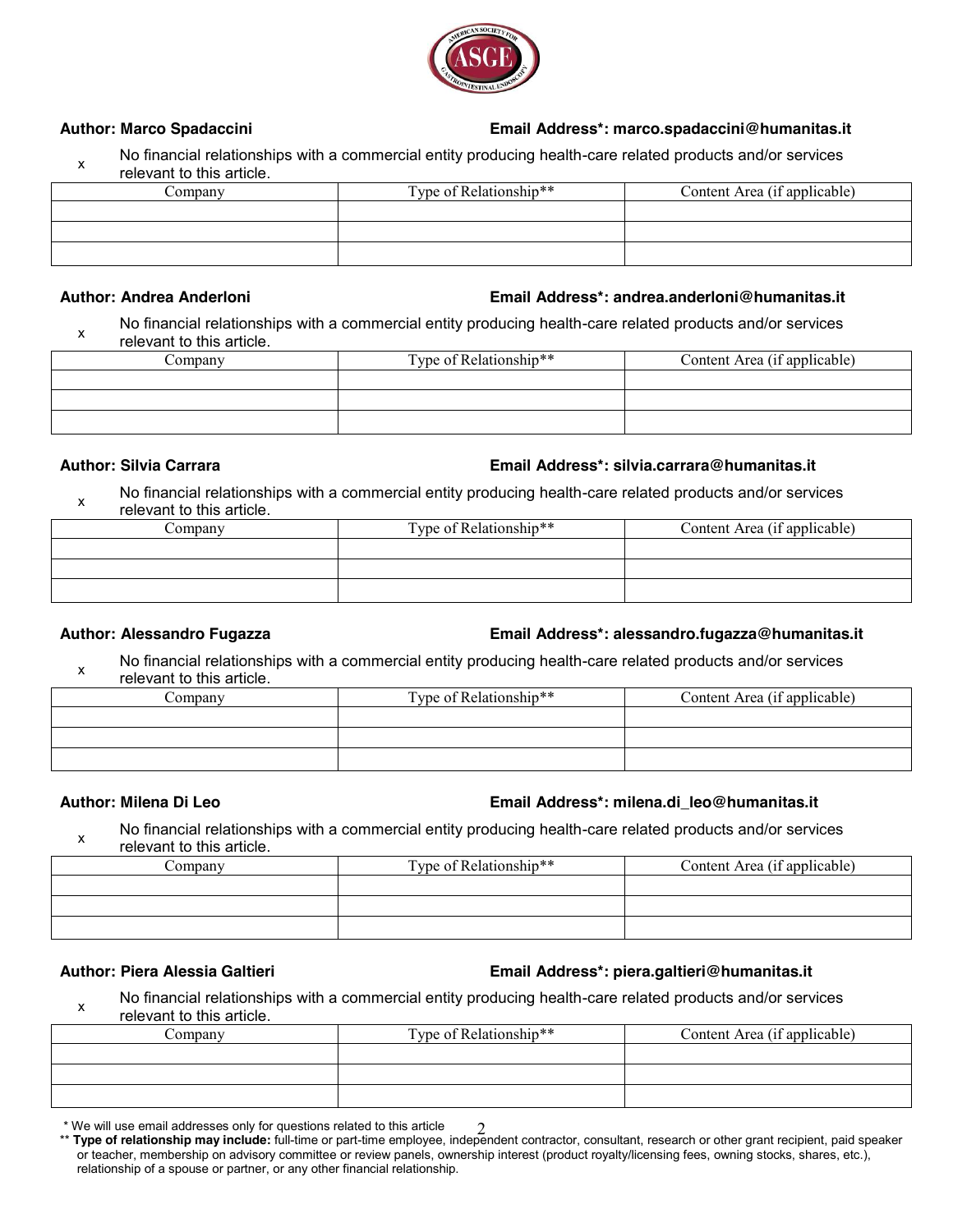

# **Author: Gaia Pellegatta Email Address\*: gaia.pellegatta@humanitas.it**

X No financial relationships with a commercial entity producing health-care related products and/or services relevant to this article.

| ∴ompanv | Type of Relationship** | Content Area (if applicable) |
|---------|------------------------|------------------------------|
|         |                        |                              |
|         |                        |                              |
|         |                        |                              |

### **Author: Elisa Chiara Ferrara Email Address\*: elisa.ferrara@humanitas.it**

No financial relationships with a commercial entity producing health-care related products and/or services relevant to this article.

| Jompany | Type of Relationship** | Content Area (if applicable) |
|---------|------------------------|------------------------------|
|         |                        |                              |
|         |                        |                              |
|         |                        |                              |

# **Author: Elena Azzolini Email Address\*: elena.azzolini@humanitas.it**

No financial relationships with a commercial entity producing health-care related products and/or services relevant to this article.

| ∠ompanv | Type of Relationship** | Content Area (if applicable) |
|---------|------------------------|------------------------------|
|         |                        |                              |
|         |                        |                              |
|         |                        |                              |

# **Author: Michele Lagioia Email Address\*: michele.lagioia@humanitas.it**

x No financial relationships with a commercial entity producing health-care related products and/or services relevant to this article.

| ∠ompanv | Type of Relationship** | Content Area (if applicable) |
|---------|------------------------|------------------------------|
|         |                        |                              |
|         |                        |                              |
|         |                        |                              |

**As corresponding author of this article,** I attest that I have received disclosure information from all participating authors as listed above and acknowledge that I am responsible for verifying the accuracy of and

x

reporting completely the information provided to me. Financial relationships relevant to this article can be researched at https://www.cms.gov/openpayments/. I understand that typing my name below serves as an electronic signature for the purposes of this form.

# *Alessandro Repici*

**Type Name (Electronic Signature)**

<sup>\*</sup> We will use email addresses only for questions related to this article

<sup>\*</sup> We will use email addresses only for questions related to this article 3<br>\*\* Type of relationship may include: full-time or part-time employee, independent contractor, consultant, research or other grant recipient, paid s or teacher, membership on advisory committee or review panels, ownership interest (product royalty/licensing fees, owning stocks, shares, etc.), relationship of a spouse or partner, or any other financial relationship.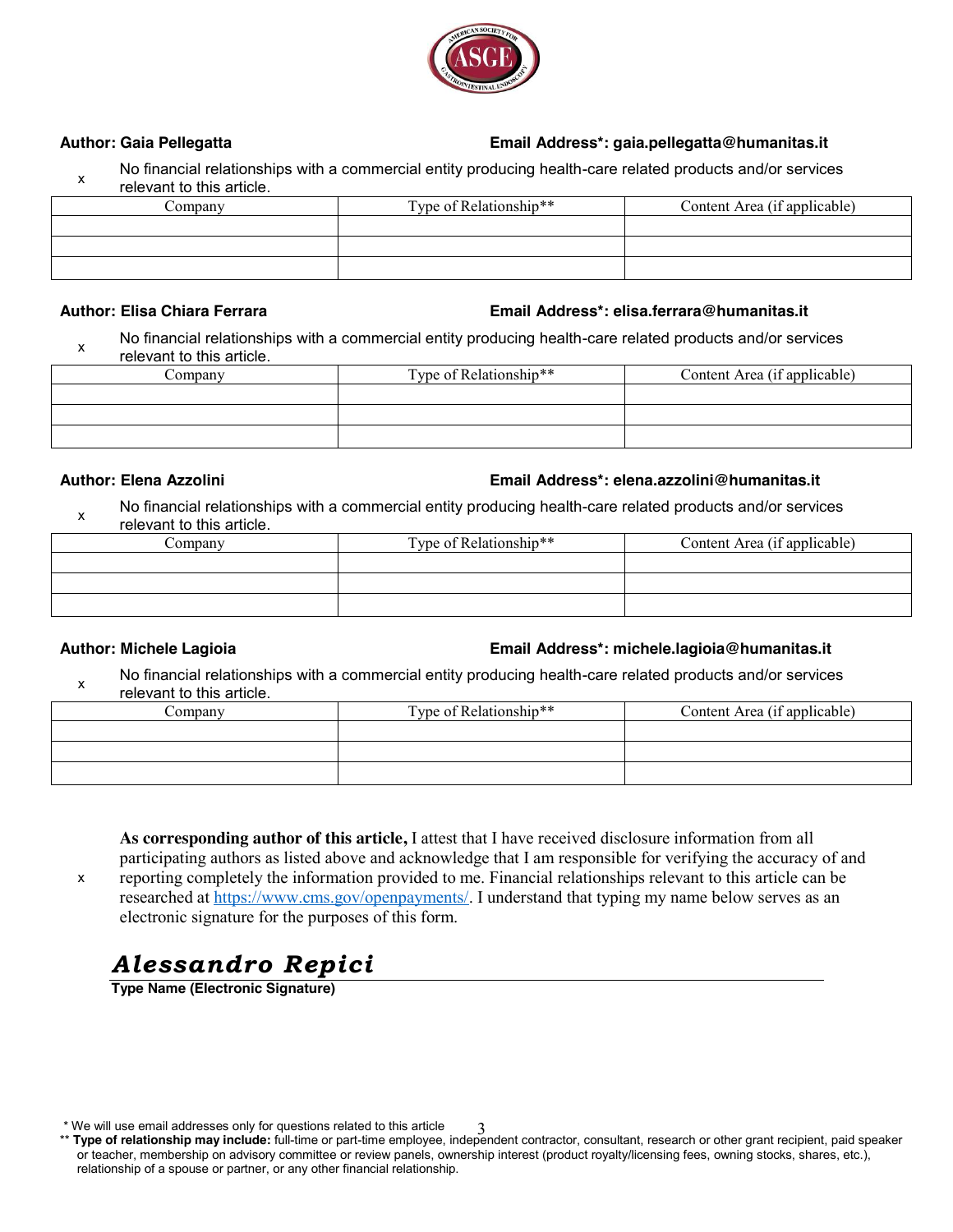$\frac{1}{2}$ 

# Highest risk areas:

- Wuhan city and Hubei Province in China,
- Daegu or Cheongdoin Republic of Korea
- Italian towns under containment measures
	- Islamic Republic of Iran

# High risk areas

- Rest of China, Republic of Korea and Italy
- Thailand, Japan, Hong Kong, Taiwan, Singapore, Malaysia, Macau, Cambodia, Laos, Myanmar, and Vietnam.

# This guidance may rapidly change so it is essential to always look at the latest informations.

As of March 2<sup>nd</sup> 2020

BMJ 2020;368:m800 doi:10.1136/bmj.m800